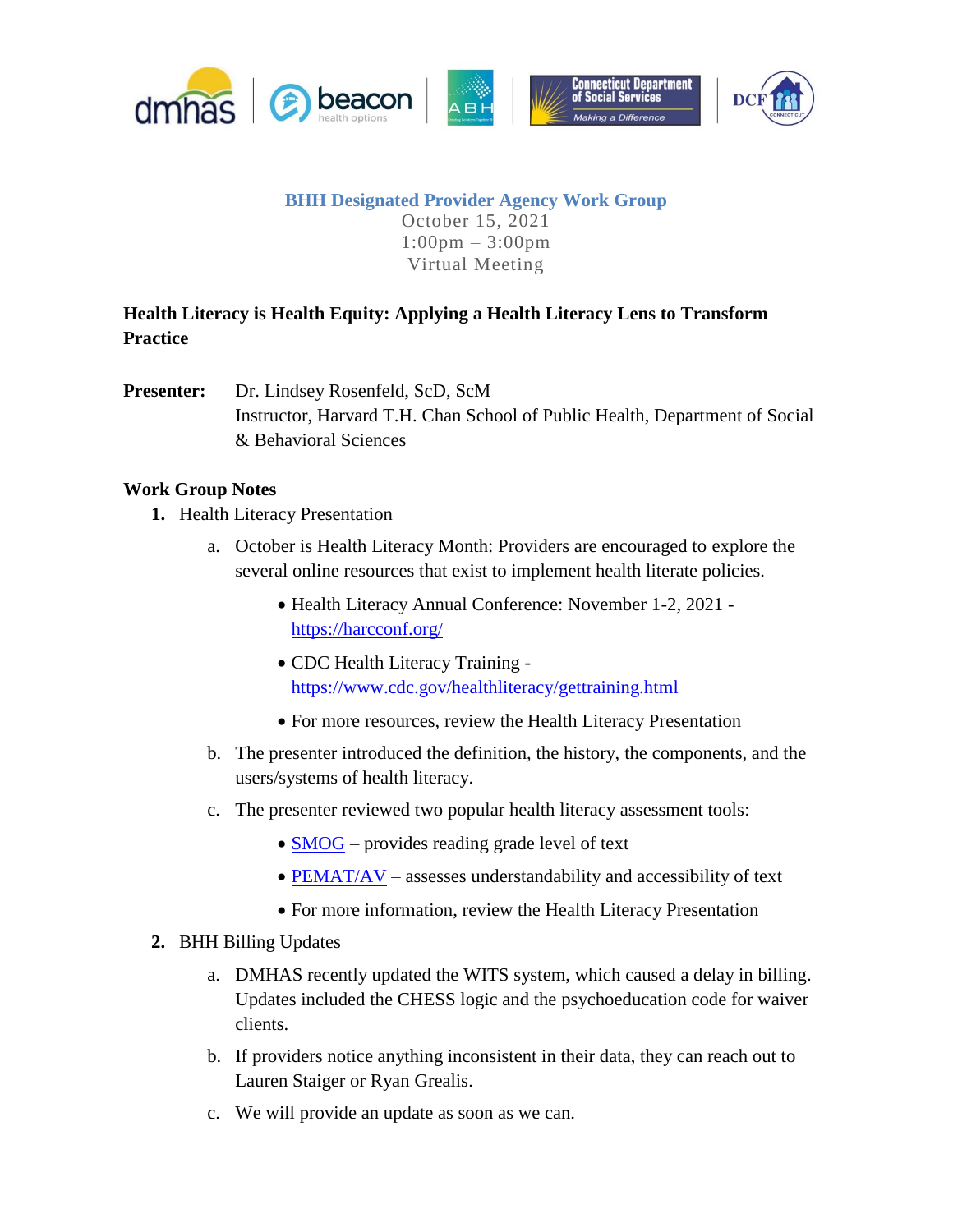







# **Participant List**

| <b>Name</b>                 | <b>Agency</b>                    |
|-----------------------------|----------------------------------|
| <b>Denise Perez</b>         | <b>ABH</b>                       |
| <b>Heather Callaghan</b>    | <b>BHcare</b>                    |
| <b>Anthony Lawson</b>       | <b>BHcare</b>                    |
| <b>Maria Carusone</b>       | <b>BHcare</b>                    |
| <b>Valerie mallard</b>      | <b>Bridges</b>                   |
| <b>Trish Kramer</b>         | <b>Bridges</b>                   |
| <b>Moneeva Jarvis</b>       | <b>Bridges</b>                   |
| <b>Susan LaManna</b>        | <b>Bridges</b>                   |
| <b>Liza Ramirez</b>         | <b>Charter Oak Health Center</b> |
| <b>T.J. Clarke II</b>       | <b>Charter Oak Health Center</b> |
| <b>Katie Bandtlow</b>       | <b>Charter Oak Health Center</b> |
| Yadira Maldonado            | <b>Charter Oak Health Center</b> |
| <b>Ed Ford</b>              | <b>CMHA</b>                      |
| <b>Karolina Dudzik</b>      | <b>CMHC</b>                      |
| <b>Velvet Yusko</b>         | <b>CMHC</b>                      |
| <b>Katharine Willis</b>     | <b>DMHAS</b>                     |
| <b>Lauren Staiger</b>       | <b>DMHAS</b>                     |
| <b>Ryan Grealis</b>         | <b>DMHAS</b>                     |
| <b>Kate Parr</b>            | <b>DMHAS</b>                     |
| <b>Margaret Blume</b>       | <b>DMHAS</b>                     |
| <b>Katie Tomsho</b>         | Harvard University               |
| <b>Megan Carney</b>         | Harvard University               |
| <b>Lindsay Rosenfeld</b>    | Harvard University               |
| <b>Alex Cottrill</b>        | Harvard University               |
| <b>Johnnie Gladstone</b>    | InterCommunity                   |
| <b>Ryan MacDonough</b>      | InterCommunity                   |
| <b>Stefanie Ozga</b>        | InterCommunity                   |
| <b>Alicia Reid-Sterling</b> | <b>InterCommunity</b>            |
| <b>Colleen Mastroianni</b>  | InterCommunity                   |
| <b>Breyona Linton</b>       | <b>InterCommunity</b>            |
| <b>Jenn Eldridge</b>        | InterCommunity                   |
| Wilma leach                 | InterCommunity                   |
| <b>Ann Ntate</b>            | <b>RVS</b>                       |
| <b>Marcia Beebe</b>         | Sound                            |
| <b>Alix O'Neil</b>          | Sound                            |
| Diana Miranda               | Sound                            |
| <b>Violeta Eduardo</b>      | Sound                            |
| <b>Victoria Hoey</b>        | <b>SWCMHS</b>                    |